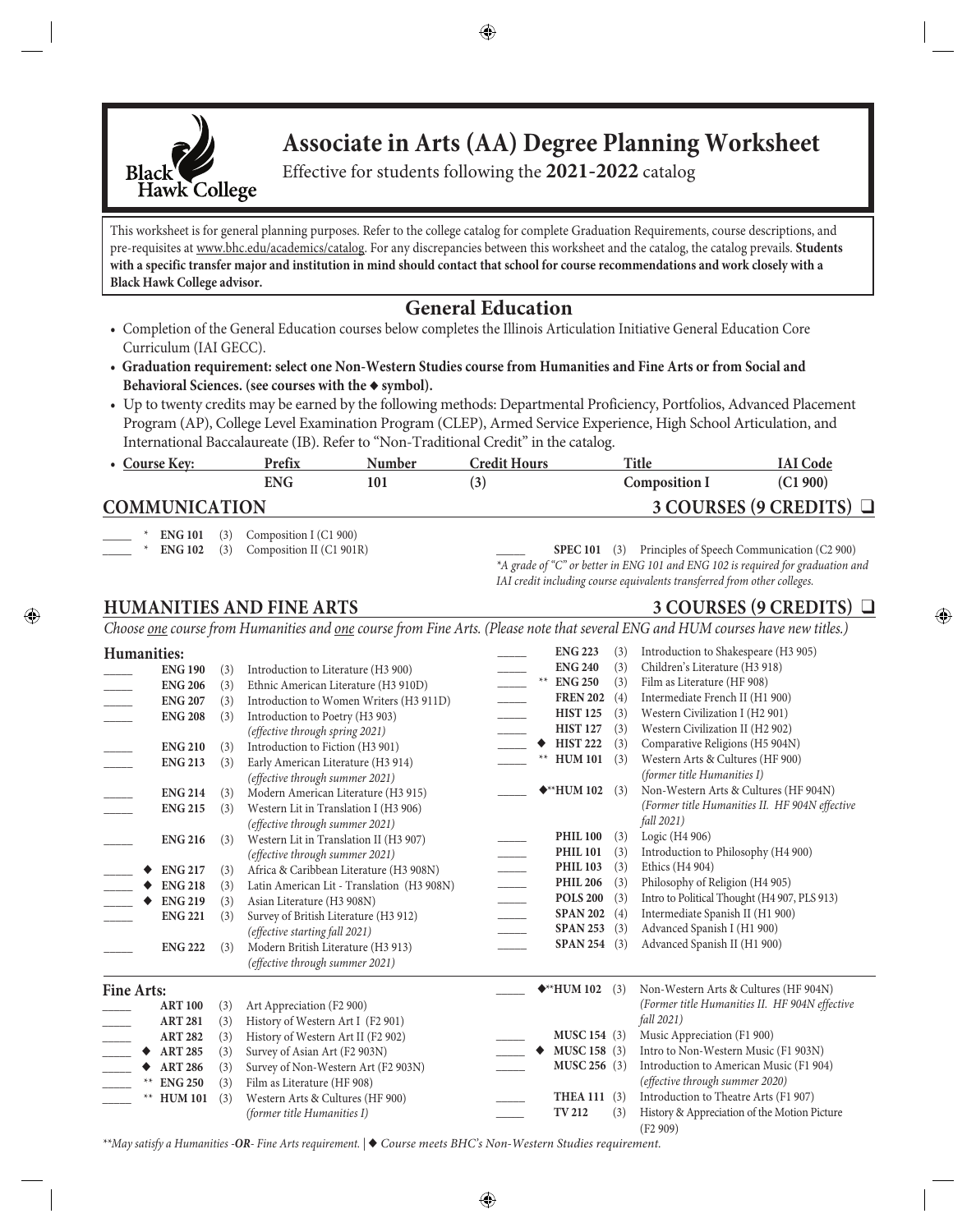# **SOCIAL AND BEHAVIORAL SCIENCES** 3 COURSES (9 CREDITS) Q

### *Choose courses from two different disciplines.*

|  | <b>ANTH 100 (3)</b> |     | Intro to Anthropology (S1 900N)<br>(course added to GECC fall 2020; Non-Western Studies |                          | <b>POLS 101</b> | (3) | Introduction to Political Science (S5 903)<br>(effective through fall 2020) |
|--|---------------------|-----|-----------------------------------------------------------------------------------------|--------------------------|-----------------|-----|-----------------------------------------------------------------------------|
|  |                     |     | status effective fall 2021.)                                                            |                          | <b>POLS 122</b> | (3) | American National Government (S5 900)                                       |
|  | <b>ANTH 101 (3)</b> |     | Intro to Physical Anthropology (S1 902)                                                 |                          | <b>POLS 252</b> | (3) | State and Local Government (S5 902)                                         |
|  | <b>ANTH 102 (3)</b> |     | Intro to Cultural Anthropology (S1 901N)                                                |                          |                 |     | (effective through fall 2020)                                               |
|  | <b>ANTH 103 (3)</b> |     | Intro to Archaeology (S1 903)                                                           |                          | <b>PSYC 101</b> | (3) | Intro to Psychology (S6 900)                                                |
|  | ECON 221 (3)        |     | Principles of Macro Economics (S3 901)                                                  |                          | <b>PSYC 200</b> | (3) | Human Growth & Development (S6 902)                                         |
|  | <b>ECON 222</b>     | (3) | Principles of Micro Economics (S3 902)                                                  |                          | <b>PSYC 230</b> | (3) | Social Psychology (IAI Major code PSY 908)                                  |
|  | <b>HIST 105</b>     | (3) | US History to 1877 (\$2 900)                                                            |                          |                 |     | (IAI GECC code S8 900 effective through summer 2020)                        |
|  | <b>HIST 106</b>     | (3) | US History since 1877 (S2 901)                                                          |                          | <b>PSYC 262</b> | (3) | Child Psychology (S6 903)                                                   |
|  | <b>HIST 141</b>     | (3) | History of Asia to 1500 (S2 920N)                                                       |                          | <b>SOC 101</b>  | (3) | Principles of Sociology (S7 900)                                            |
|  | <b>HIST 142</b>     | (3) | History of Asia since 1500 (S2 920N)                                                    |                          | <b>SOC 102</b>  | (3) | Contemporary Social Problems (S7 901)                                       |
|  | <b>HIST 151</b>     | (3) | History of the Middle East Since 1700 (S2 920N)                                         | $\overline{\phantom{a}}$ | <b>SOC 250</b>  | (3) | Minority Relations (S7 903D)                                                |
|  | <b>HIST 200</b>     | (3) | African-American History (S2 923D)                                                      |                          | <b>SOC 251</b>  | (3) | Sociology of Families (S7 902)                                              |
|  |                     |     | (effective fall 2021)                                                                   |                          | <b>SOC 264</b>  | (3) | Social Psychology of Aging (S6 905)                                         |
|  | <b>IS 200</b>       | (3) | Global Issues (S9 900)                                                                  |                          |                 |     |                                                                             |
|  | <b>IS 220</b>       | (3) | Global Issues (S5 904)                                                                  |                          |                 |     |                                                                             |
|  |                     |     | (effective through summer 2018)                                                         |                          |                 |     | $\blacklozenge$ Course meets BHC's Non-Western Studies requirement.         |

### **MATHEMATICS** 1 COURSE (3 CREDITS MINIMUM)  $\Box$

| <b>MATH 108</b> (3)<br><b>MATH 110</b> (3)<br>$MATH 124$ (4)<br><b>MATH 131</b> (3) | Statistics for General Ed (M1 902)<br>Math for General Education (M1 904)<br>Calculus I with Analytic Geo (M1 900-1, MTH 901)<br>Finite Mathematics (M1 906) | <b>MATH 161</b> (3)<br>$MATH 225$ (4)<br><b>MATH 226</b> $(5)$ | Discrete Mathematics (M1 905, CS 915)<br>Calculus II with Analytic Geo (M1 900-2, MTH 902)<br>Calculus III with Analytic Geo (M1 900-3,<br>MTH 903) |
|-------------------------------------------------------------------------------------|--------------------------------------------------------------------------------------------------------------------------------------------------------------|----------------------------------------------------------------|-----------------------------------------------------------------------------------------------------------------------------------------------------|
| <b>MATH 132</b> $(4)$                                                               | Calculus for Bus/Soc Sciences (M1 900-B)                                                                                                                     | <b>MATH 228</b> (3)                                            | Probability and Statistics (M1 902, BUS 901)                                                                                                        |

### **PHYSICAL AND LIFE SCIENCES** 2 COURSES (7 CREDITS MINIMUM)  $\Box$

*Choose one Physical Sciences course and one Life Sciences course (one course must include a lab) -OR- both Interdisciplinary Sciences courses NSCI 101 and NSCI 102.*

### **Group 1 - Physical Sciences:**

| <b>ASTR 101</b> | (4) Astronomy: The Solar System (P1 906L)             |                   |
|-----------------|-------------------------------------------------------|-------------------|
| <b>ASTR 102</b> | (4) Astronomy: Stars and Galaxies (P1 906L)           |                   |
| <b>CHEM 101</b> | (4) General Chemistry I (P1 902L, CHM 911)            |                   |
| <b>CHEM 110</b> | (4) Introduction to Chemistry (P1 902L)               |                   |
| <b>CHEM 111</b> | (4) Principles of Organo-Bio-Chem (P1 904L)           |                   |
| <b>PHYS 101</b> | (5) College Physics I (P1 900L)                       |                   |
| <b>PHYS 110</b> | (4) Introduction to Physics (P1 900L)                 |                   |
| <b>PHYS 140</b> | (3) Practical Physics (no lab) (P1 900)               |                   |
| <b>PHYS 201</b> | (5) Mechanics and Thermal Physics (P2 900L, PHY 911)  |                   |
| <b>PS 101</b>   | (4) Introduction to Physical Science (P9 900L)        | $\star$           |
| <b>PS 205</b>   | (3) Issues in Science, Tech and Soc (no lab) (P9 900) | <i>*Completio</i> |

### **Group 2 - Life Sciences:**

| <b>BIOL 100</b> | (4) Introduction to Biology (L1 900L) |  |
|-----------------|---------------------------------------|--|
| <b>BIOL 101</b> | (4) General Human Biology (L1 904L)   |  |

- \_\_\_\_\_ **BIOL 105** (5) General Biology I (L1 910L, BIO 910)
- \_\_\_\_\_ **BIOL 106** (5) General Biology II (L1 910L, BIO 910)
- \_\_\_\_\_ **BIOL 190** (4) Animal Diversity (L1 902L)
- \_\_\_\_\_ **BIOL 200** (3) Environmental Bio Human Impact (no lab) (L1 905)
- BIOL 201 (3) Environmental Bio Diversity (no lab) (L1 905)
- BIOL 211 (4) General Botany (L1 901L)
- \_\_\_\_\_ **BIOL 250** (3) Genetics (no lab) (L1 906)
- BIOL 251 (1) Genetics Laboratory (L1 906L)

*\*Completion of, or concurrent enrollment in, BIOL 250 required. BIOL 250 plus BIOL 251 satisfy the lab requirement for graduation.*

### **Interdisciplinary Sciences:**

| <b>NSCI 101</b> | (3) Environmental Science I (no lab) (LP 900) |
|-----------------|-----------------------------------------------|
| <b>NSCI 102</b> | (4) Environmental Science II (LP 901L)        |

### GECC Note:

Students may not receive General Education credit twice for the following combinations of completed coursework:<br>a. PHYS 101 and PHYS 110 c. CHEM 101 and CHEM 110

- 
- 
- 
- c. CHEM 101 and CHEM 110
- b. PHYS 201 and PHYS 110 d. MATH 108 and MATH 228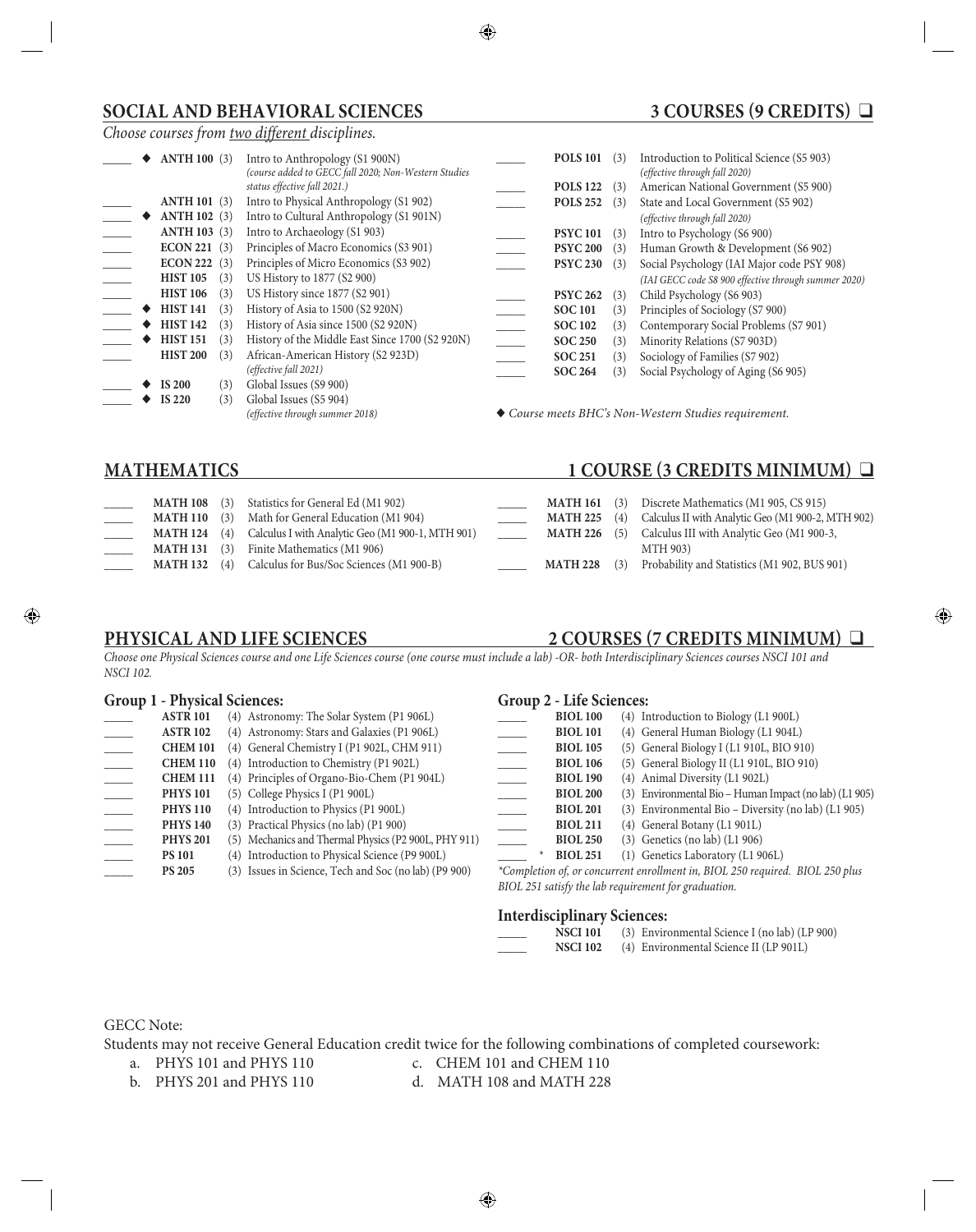**To Graduate**

| General Education credits (37 minimum)                                                |
|---------------------------------------------------------------------------------------|
| Elective credits to reach 60 total degree credits +                                   |
| TOTAL CREDITS (60 minimum, of which 24 are earned at BHC) =                           |
| GPA 2.0 minimum                                                                       |
| Completed one Non-Western Studies course (courses with the $\triangle$ symbol) $\Box$ |
|                                                                                       |

# **Electives**

Students should work with an advisor to select only articulated transfer or career courses as electives to satisfy the 60 credit hour graduation requirement. Because requirements vary among institutions and from state to state, students should request assistance in determining course transferability from their academic advisor. No course numbered below 100 will apply toward graduation.

Courses may also include:

- Courses required by Black Hawk College and/or the transfer school for a particular major.
- Courses that transfer from other institutions as UPP.
- Up to four credits of physical education activity courses will count toward graduation. The PE Varsity Sports Courses will be evaluated as activity courses for the purpose of graduation if taken before spring 2021.
- Up to twelve credits of applied music lessons will count toward graduation.
- Course that meet's BHC's Non-Western Studies requirement if not taken within the GECC.

| Course | Hrs | Course | <b>Hrs</b> | Course | <b>Hrs</b> |
|--------|-----|--------|------------|--------|------------|
|        |     |        |            |        |            |
|        |     |        |            |        |            |
|        |     |        |            |        |            |

# **Communication, English, Reading and Math courses commonly used as pre-requisites.**

The courses on the next page may be required pre-requisites for college-level courses. Before enrolling in any of these courses, contact an advisor who will review student assessment scores (Accuplacer, SAT, or ACT), Advanced Placement (AP) scores, dual credit courses taken in high school, or college and high school transcripts to determine course eligibility. *Courses numbered below 100 do not fulfill graduation requirements and do not transfer.*